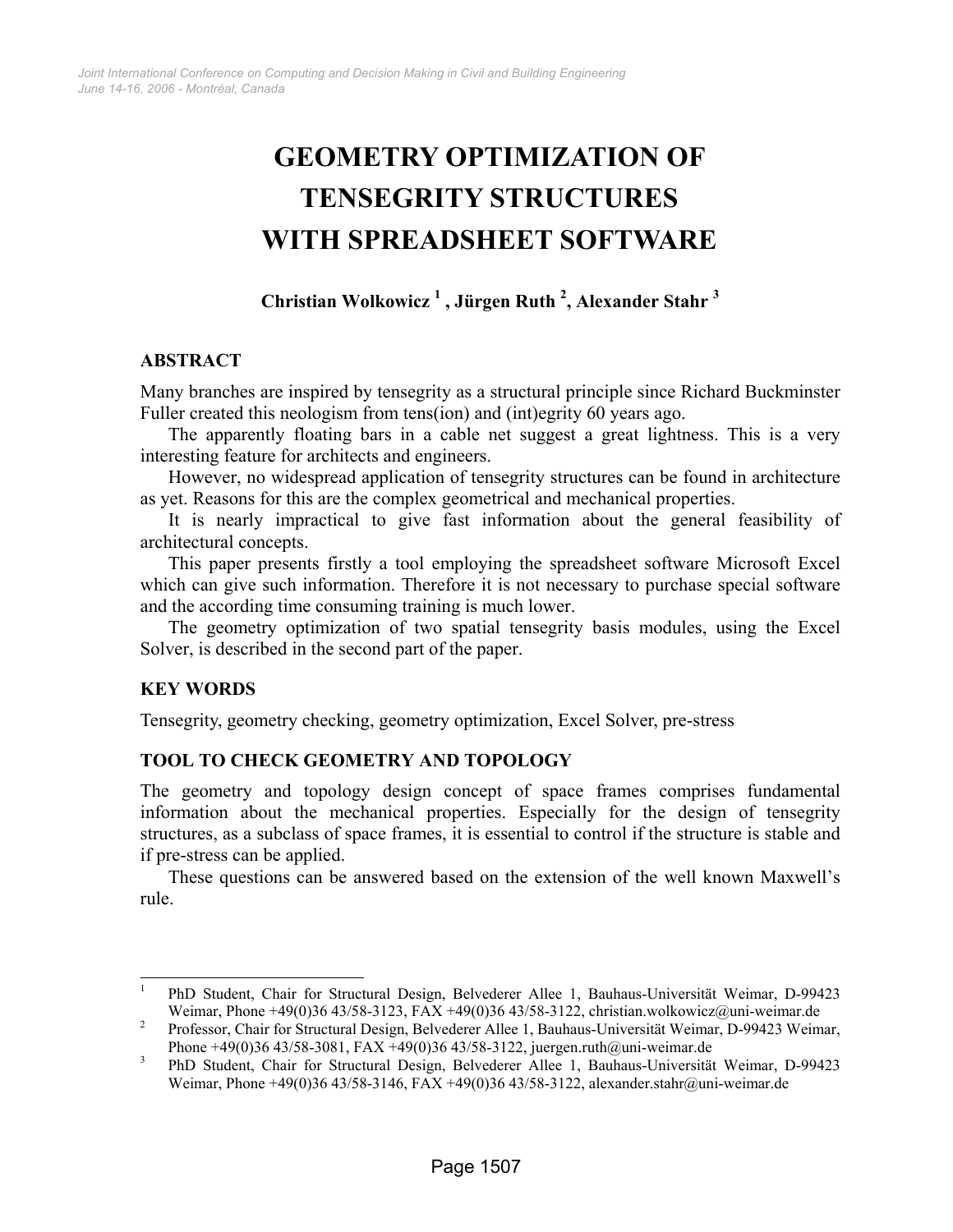## **MAXWELL'S RULE**

The number of bars, which are at least necessary to stabilize a space frame with frictionless joints, can be determined by Maxwell's rule.

The rule for the construction of rigid two-dimensional frameworks with b bars and j frictionless joints is:

$$
b = 2 * j - 3
$$

and:

 $b = 3 * j - 6$ 

for rigid three-dimensional frameworks.

Maxwell himself assumed exceptions of his rule. He anticipated that stiff structures maybe possible with a smaller number of bars and also cases, where the structure is free to move even if his rule is satisfied (Maxwell 1864).

#### **THE EXTENDED MAXWELL'S RULE**

In the seventies of the 20th century Calladine (Calladine 1978) went back to the exceptions of Maxwell's rule. The result from his study is the extended version of Maxwell's rule, which includes all possible cases:

$$
3 * j - b - c = m - s
$$

Therein c is the number of cinematic constraints ( $c \ge 6$  in three dimensions), m the number of internal mechanisms and s the number of self-stress states.

The two dimensional example in Figure 1 illustrates the advancement of the rule.





The structure has six joints, three cinematic constraints and nine bars, so Maxwell's rule is exactly fulfilled. Despite this fact the structure obviously is not stable and includes one mechanism m and one self-stress state s. The self-stress state can not stabilize the whole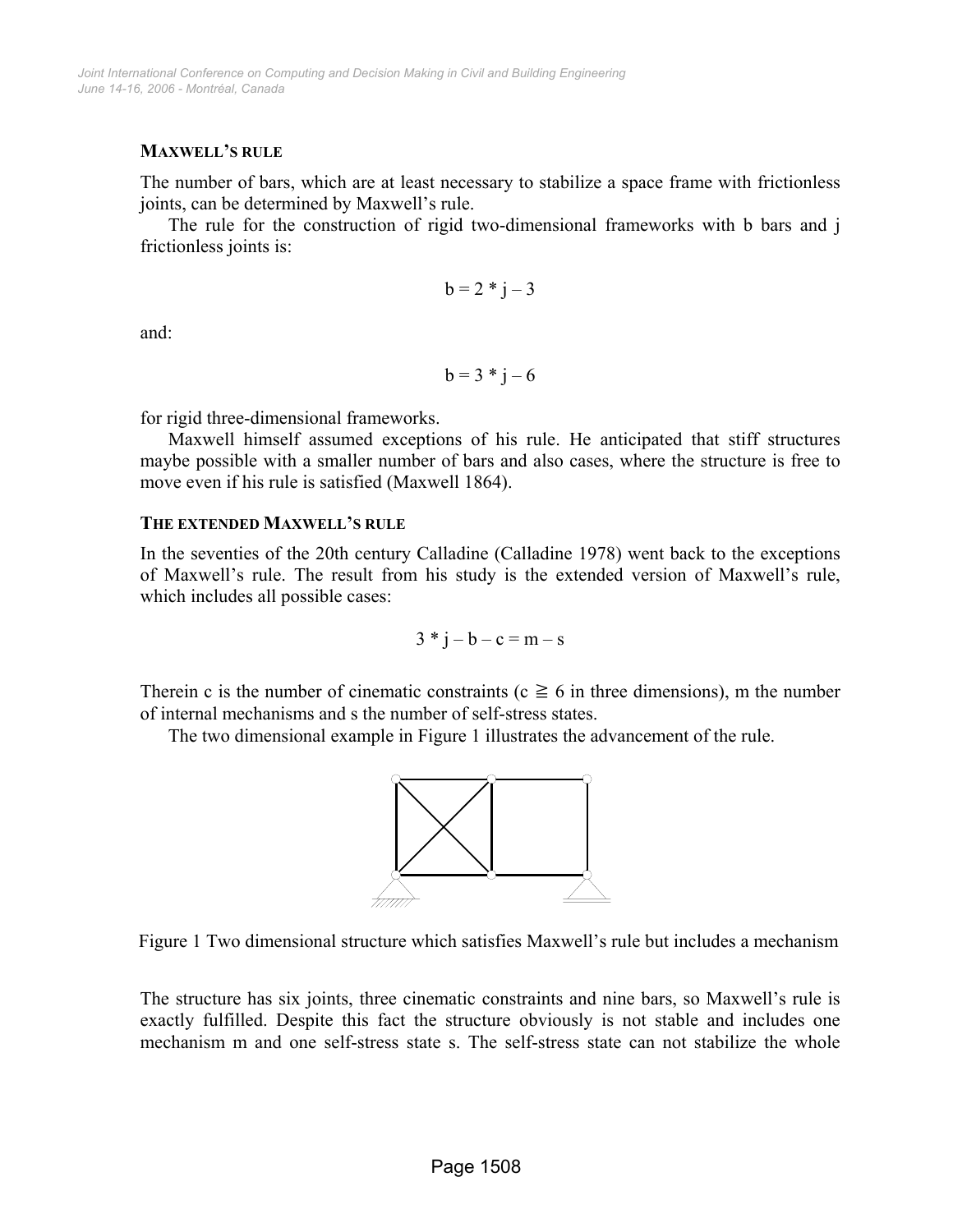structure. Configurations like this can be checked with the presented tool as described in the following.

#### **DETERMINATION OF m AND s**

The key value for the calculation of m and s is the rank of the equilibrium matrix of the nodes. The largest number of linear independent column vectors and the largest number of linear independent row vectors are always equal. This number  $r_A$  is called rank of the matrix. The equilibrium matrix A is a  $(m \times n)$  matrix, where m is the number of joints  $(i * 3)$  and n is the number of unknown element forces. A contains the direction cosines, in the x, y, z directions, of each element. One feasible method to determine the rank of a matrix is the singular value decomposition (SVD). For this the number of non-zero singular values of a matrix is identical with the rank of this matrix. Detailed information on this operation and on its application to the equilibrium matrix is given in (Pellegrino 1993).

After the rank determination, m and s can be calculated with the following formulas:

$$
s = b - r_A
$$
  

$$
m = 3 * j - c - r_A
$$

The values of m and s depend not only on the number of bars and joints, nor even on the topology of the structure, but essential on the complete geometry (Pellegrino 1986).

## **IMPLEMENTING IN EXCEL**

The Excel add-in was developed using visual basic for applications (VBA) as programming language. The add-in can be employed to calculate the above described values m and s for general plane and spatial structures. An Excel worksheet works as user interface. The required input data are the node coordinates, the cinematic constraints and the topology of the connections. Using a virtual reality modelling language (VRML) plug in, it is possible to visualize the input data of the structure in any internet browser.

The VBA algorithm formats the node equilibrium matrix based on the input data. Subsequently the SVD of this matrix is carried out and the number of non-zero singular values can be achieved. One has to note that none of this values is actually equal to zero, but some are much smaller than others. Pellegrino (Pellegrino 1993) recommends to treat values as zero if they are smaller than  $10^{-3}$  after being multiplied with the largest singular value. This is valid for the most structural assemblies and therefore basis for the rank determination in the VBA algorithm.

The output of the values m and s will be populated in an worksheet.

## **RELEVANCE OF m AND s**

A summary of the information about the fundamental mechanical properties of space frames, that can be derived from the values m and s, is given in Table 1.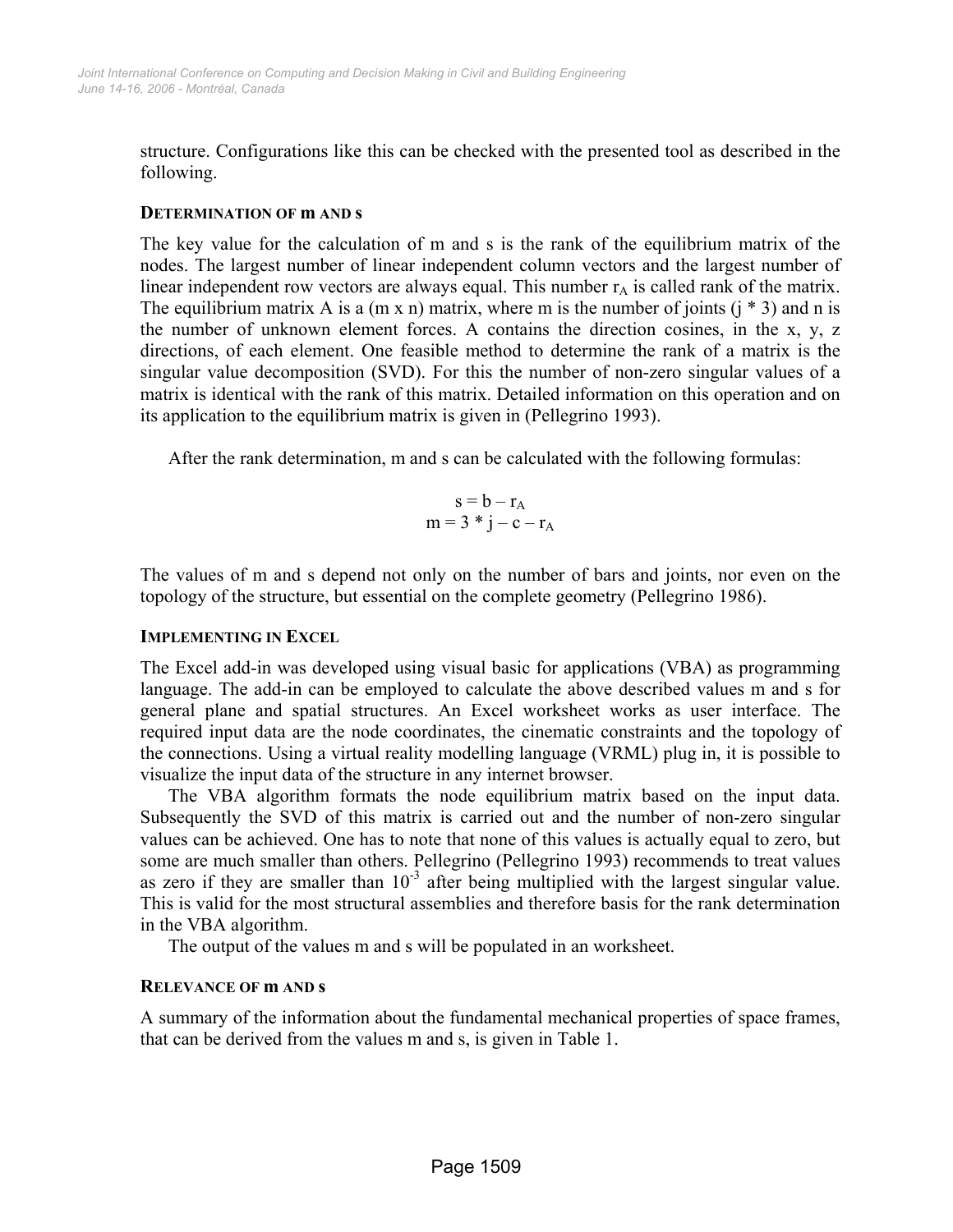|    | $m = 0$ | The structure is stable and can not be pre-stressed.                  |
|----|---------|-----------------------------------------------------------------------|
|    | $s = 0$ | $\rightarrow$ useable                                                 |
| 2  | m > 0   | The structure is not stable and can not be pre-stressed.              |
|    | $s = 0$ | $\rightarrow$ unuseable                                               |
| -3 | $m = 0$ | The structure is stable and can be pre-stressed.                      |
|    | s > 0   | $\rightarrow$ useable                                                 |
| 4  | m > 0   | The structure has mechanisms and can be pre-stressed.                 |
|    | s > 0   | $\rightarrow$ conditionally useable (further investigation necessary) |

Table 1 Information about the fundamental mechanical properties on basis of m and s

Tensegrity structures are mainly assigned to the fourth row of Table 1. They are considered to be cinematically indeterminate  $(m > 0)$  and statically indeterminate  $(s > 0)$ . The vector of the element pre-stress forces  $(t_0)$  has to be checked in order to clarify if the geometry is in a stable equilibrium or not. This vector  $t_0$  is filled with the element forces for the loading case pre-stress and must be a solution for the following homogeneous equation system.

$$
A * t_0 = 0
$$

It is to be examined whether element forces in  $t_0$  are equal to or approximately zero. If this is not the case, the available mechanisms can be stabilised by pre-stress.

While using cables, because of their unilateral rigidity, it must be additionally checked if the cables are tensioned and the bars are subjected in compression.

As mentioned above, the SVD of the equilibrium matrix in the described Excel add-in is used for the rank determination. This decomposes the matrix A to:

$$
A = U * W * V^T
$$

For a (m x n) matrix the m left singular vectors are returned in U and the n right singular vectors are returned in V. The matrix W is diagonal and contains the singular values of A.

The right singular vectors are of special interest. All right singular vectors with a belonging singular value equal to zero are self-stress states (Pellegrino 1986). The self-stress state is identical with  $t_0$  only for the case  $s = 1$ . The self-stress state is then plotted to a worksheet.

#### **EXAMPLE: DESIGN OF A FREE – FORM TENSEGRITY STRUCTURE**

As an example of application of the tool the design of a free – form tensegrity structure is presented. The purpose of the building is an aviary for the Zoological Garden of Rostock, Germany. It was designed by the architect Klaus Wagener and the structural planning is from Veit Bayer. Figure 2 shows a model of the project which is at length described in (Bayer 2004).

A topology check shows the aviary has 16 joints and 18 cinematic constraints. In order to be stable it must have  $(3 * 16 - 18 = 30)$  elements according with Maxwell's rule. The design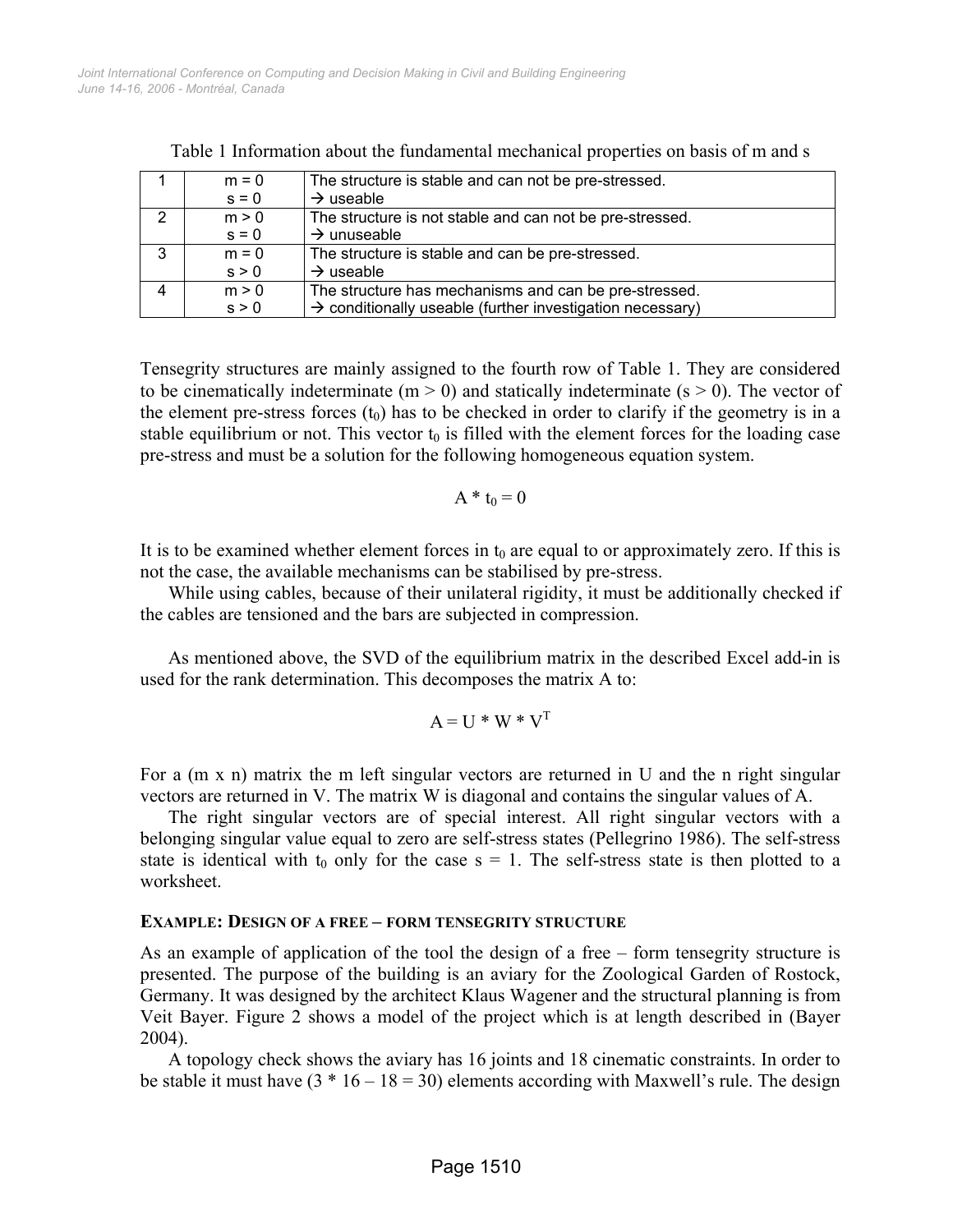concept plans, however, only 28 elements. A geometry check has to clarify if the structure can be pre-stressed and if this pre-stress can stabilize the whole structure.

The start geometry was changed step by step by variation of the node coordinates until a geometry was found which can be pre-stressed. The final geometry has two mechanisms (m  $=$  2) and one self-stress state (s  $=$  1) which stabilizes the two mechanisms.



Figure 2 Model of the example, a tensegrity aviary. Photo courtesy of K. Wagener, Berlin and V. Bayer, Weimar.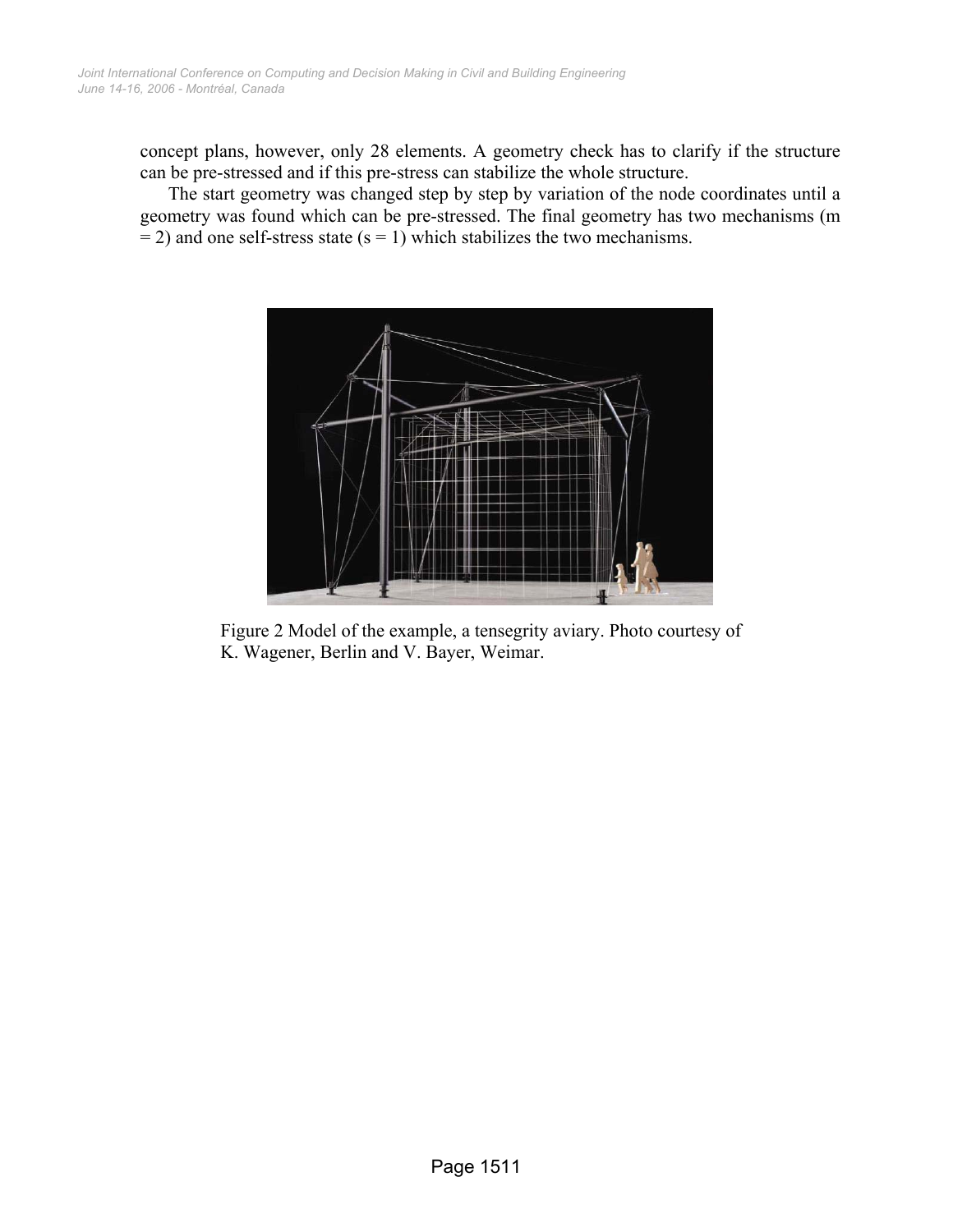## **GEOMETRY OPTIMIZATION**

The Geometry of tensegrity structures has fundamental importance to their mechanical behavior. It was shown in the first part of this paper that only certain geometries have a stable and pre-stressable equilibrium. This equilibrium condition must always be fulfilled during optimization of the geometry.

The presented geometry optimization has been carried out on two modules, which have similar shape but differ a lot in load bearing behavior.

Topology I is the most simple spatial tensegrity basis module. It consists of three bars and nine cables. The so called three-bar module is characterized by a twist-angle ( $\alpha$ ) of 30° between upper and lower base polygons. This module comprises one mechanism ( $m = 1$ ) and one state of self-stress  $(s = 1)$ .

The independent variables of the optimization are the vertical distance between the base polygons (H) and the ratio of the length of the upper and the lower polygon cables  $(l_{low} / l_{up} =$ R). For  $R < 1$  the module grows broader and for  $R > 1$  the module is tapering towards the top. Stable geometries can only be achieved with  $\alpha = 30^{\circ}$ .

Topology II is like topology I, but owns three additional cables. It comprises no mechanism and three states of self-stress. The independent variables of the optimization are H and R again and the twist-angle between upper and lower base polygons  $(\alpha)$ . In contrast to variant I stable geometries are possible with  $\alpha \neq 30^{\circ}$ . This is permitted by the three additional cables.



Figure 3 Isometry and top view of the three-bar module.

## **REMARKS TO THE EXCEL SOLVER**

The standard Solver which is included in the MS Office Package is able to solve linear and non-linear equation systems. The simplex method is employed for linear problems and a special gradient method for non-linear problems respectively.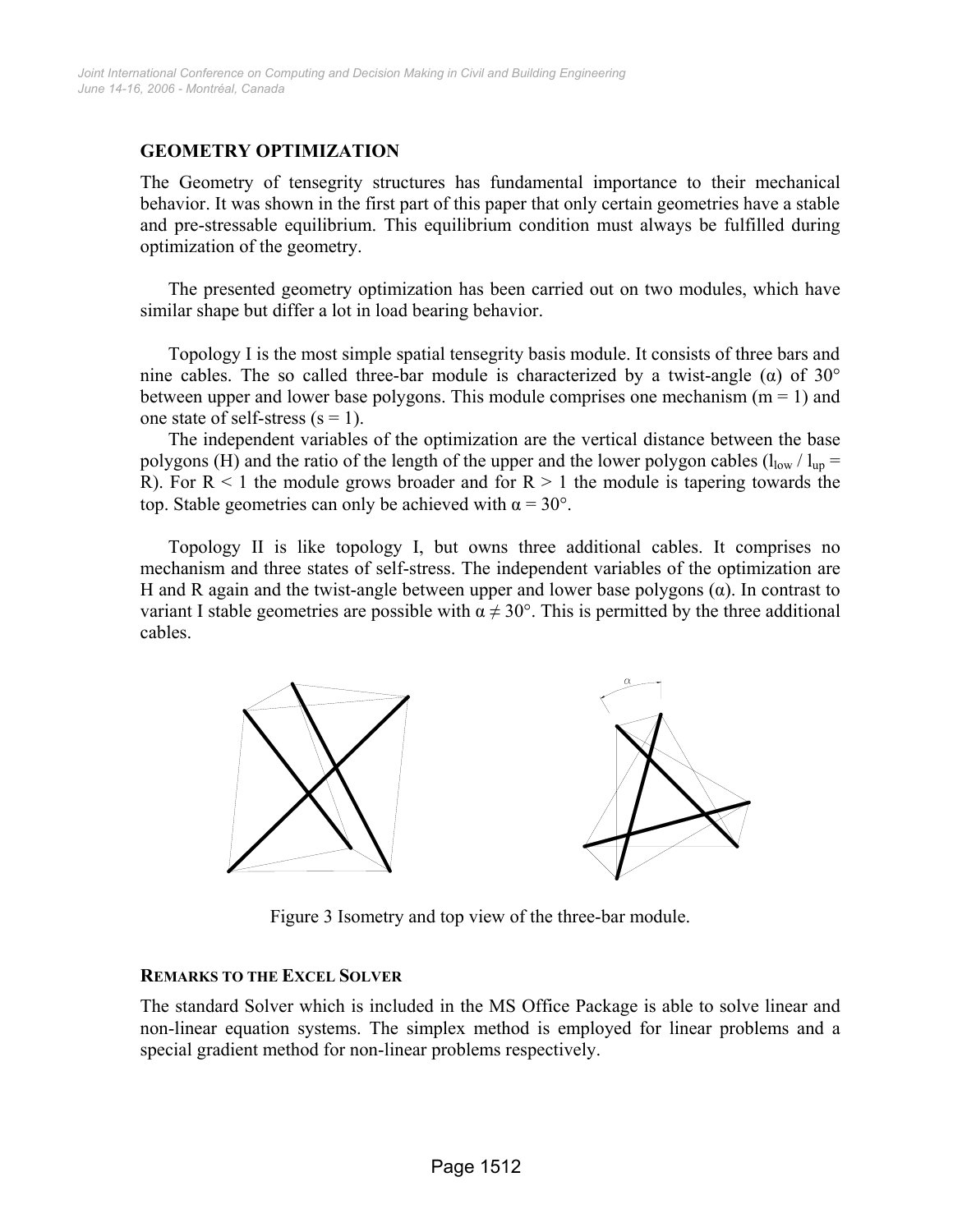*June 14-16, 2006 - Montréal, Canada Joint International Conference on Computing and Decision Making in Civil and Building Engineering*



Figure 4 Workflow of the optimization in a worksheet.

The Excel Solver requires all constraints, variables and the objective to be in an Excel worksheet. Variables or arrays defined by a VBA macro can not be processed by the Solver. (Steidel 2006)

The optimization parameters and the objective function therefore have to be linked by cell references. The workflow of the optimization in a worksheet is shown in Figure 4.

The optimization uses the internal element forces given by the solution of the linear equation system:

$$
A * x = b
$$

If the solution of this system would be done by means of a matrix function programmed in VBA, the cells would just be filled with the values of A and x without any remaining cell reference. That's why it is necessary to fill cell by cell with the formulas of the matrix function. This substantially limits the size of the equation system which can be processed in justifiable time. For the here discussed modules the symmetry of the structure was utilized to reduce the matrix size.

## **FORMATION AND SOLUTION OF THE EQUATION SYSTEM**

For any structure the equilibrium matrix of the nodes A is rectangular with the size (m x n). The number of nodes gives m (m = 3  $*$  j) and the number of elements gives n (n = b). For the chosen variants of topology A has a dimension of (18 x 12) and (18 x 15) respectively.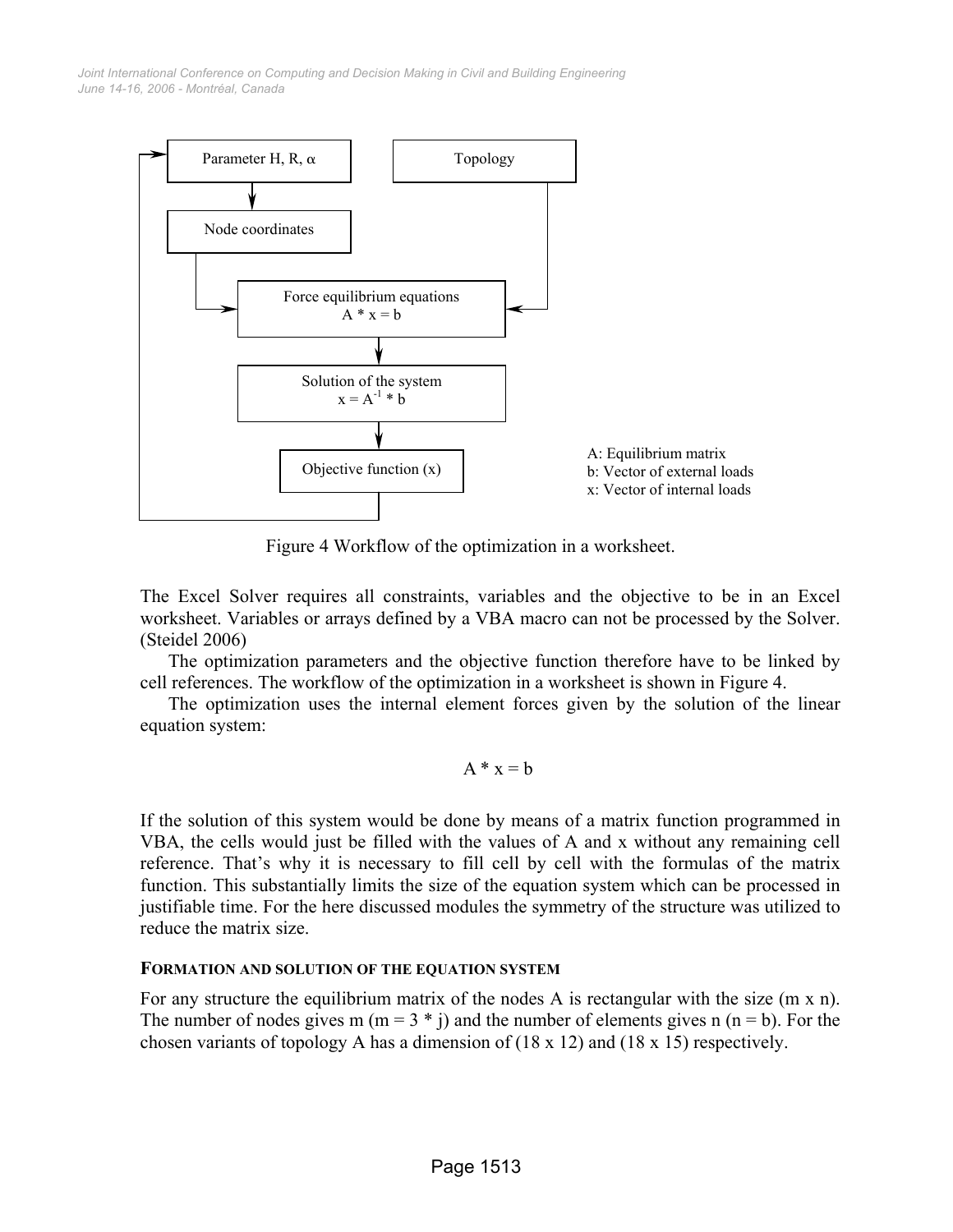# **Topology I:**

The three nodes in each base polygon are the same. One bar and three cables, thus four elements, are connected on each node. The element force of one element, connected to the node, is set to one. Hence are three equations and three unknown element forces existing on each node. However, two of the three equations are linear dependent. That leads to a determinant of the equilibrium matrix equal to zero. Actual only two equations are available. A third equation is provided by the symmetry of the base polygons. For the loading case prestress the element force is equal in all cables of one base polygon. The equilibrium matrix of the nodes is consequently regular and quadratic and the equation system  $(A * x = b)$  can be solved with the inverse equilibrium matrix  $(A^{-1})$ .

$$
x = A^{-1} * b
$$

The determination of all unknown element forces requires the solution of the node equilibrium of one upper and one lower node.

## **Topology II:**

Here also two sets of three equal nodes in the base polygons are existing. However, one bar and four cables, thus five elements, are connected on each node. Because of the twist-angle  $\alpha$  $\neq 30^{\circ}$  is the determinant of the equilibrium matrix unequal to zero and are all equations linear independent. Four equations exist for four unknown element forces. The further procedure is like in topology I.

## **OBJECTIVE FUNCTIONS**

The determined element forces are the arguments of the objective function. The value of the element forces are dependent on the described optimization variables.

## **Homogeneous distribution of pre-stress as objective**

Pre-stress is one of the proper loading case for tensegrity structures (Schlaich 2003). Similar to membrane structures is a homogeneous material strain over the whole structure advised for this loading case. The homogeneous distribution of pre-stress was mathematical formulated as a minimization of the standard deviation of the element forces in the cables.

$$
\min f(x) = \sqrt{\frac{n \sum_{i=1}^{n} x_i^2 - \left(\sum_{i=1}^{n} x_i\right)^2}{n^2}}
$$

Herein n is the number of cables and  $x_i$  the value of the element force.

Because of the principle workflow of the optimiziation in an worksheet it is easy to formulate different other objective functions. For the load case pre-stress for example the